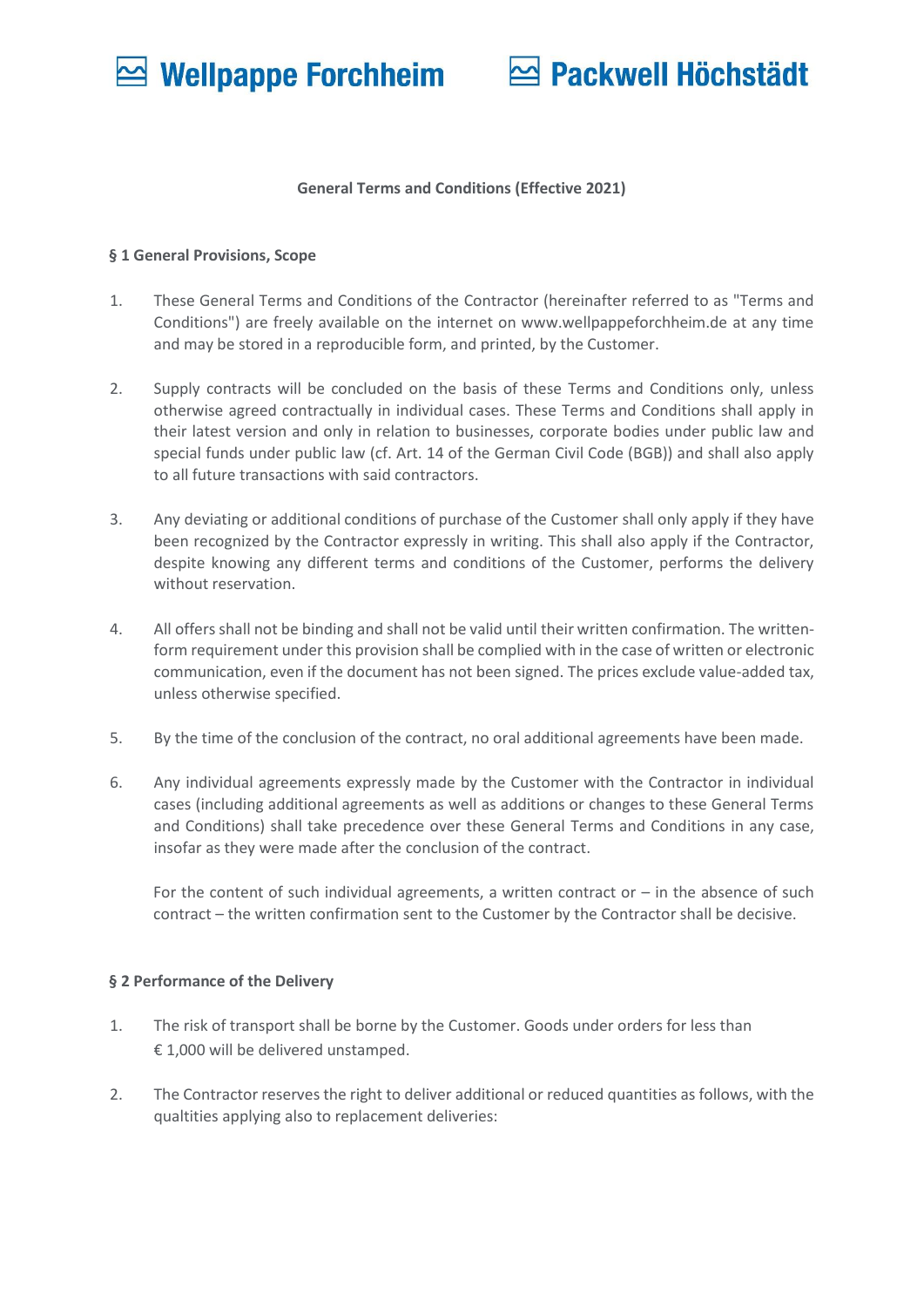

in case of orders of up to 500 units: 50% up to 1,000 units: 30% up to 3,000 units: 20% over 3,000 units: 10%.

For such deliveries, however, only the quantity actually delivered will be invoiced. The Supplier shall not be liable for minor counting errors.

- 3. Partial deliveries shall be permitted to the extent that is acceptable to the Customer in consideration of the Contractor's interests.
- 4. The costs of blocks, stamping tools and other materials shall be charged only at the original costs incurred by the Contractor and shall be invoiced to the Customer separately. With the payment of those so-called attributable costs, the ownership of said materials shall be transferred to the Customer. After a storage period of 2 years after the last order, the Contractor will request the Customer to collect the material from his premises. If the Customer does not fulfil said request within a reasonable period fixed by the Contractor for this purpose, the Contractor shall be entitled to sort out and destroy the material for storage-related reasons.
- 5. The Customer shall be responsible for the observance of industrial property rights and copyrights to the equipment ordered. If any third-party industrial property rights or copyrights are known to the Contractor, he shall inform the Customer thereof.

## **§ 3 Palletizing**

- 1. The Contractor shall, for the Customer, keep a pallets' account of the pallets and cover plates which are his property. It shall contain information on the inventory of pallets and on its changes. Upon request, the Customer will receive a statement of the pallets' account for coordinating its balance.
- 2. The records in the account will be kept on the basis of dispatch documents. The Customer shall confirm each receipt of pallets.
- 3. After each delivery of palletized goods, the Customer shall return to the Contractor the same number of equivalent pallets which he has received.
- 4. Pallets which are not returned or which are returned in damaged condition will be invoiced at the replacement price.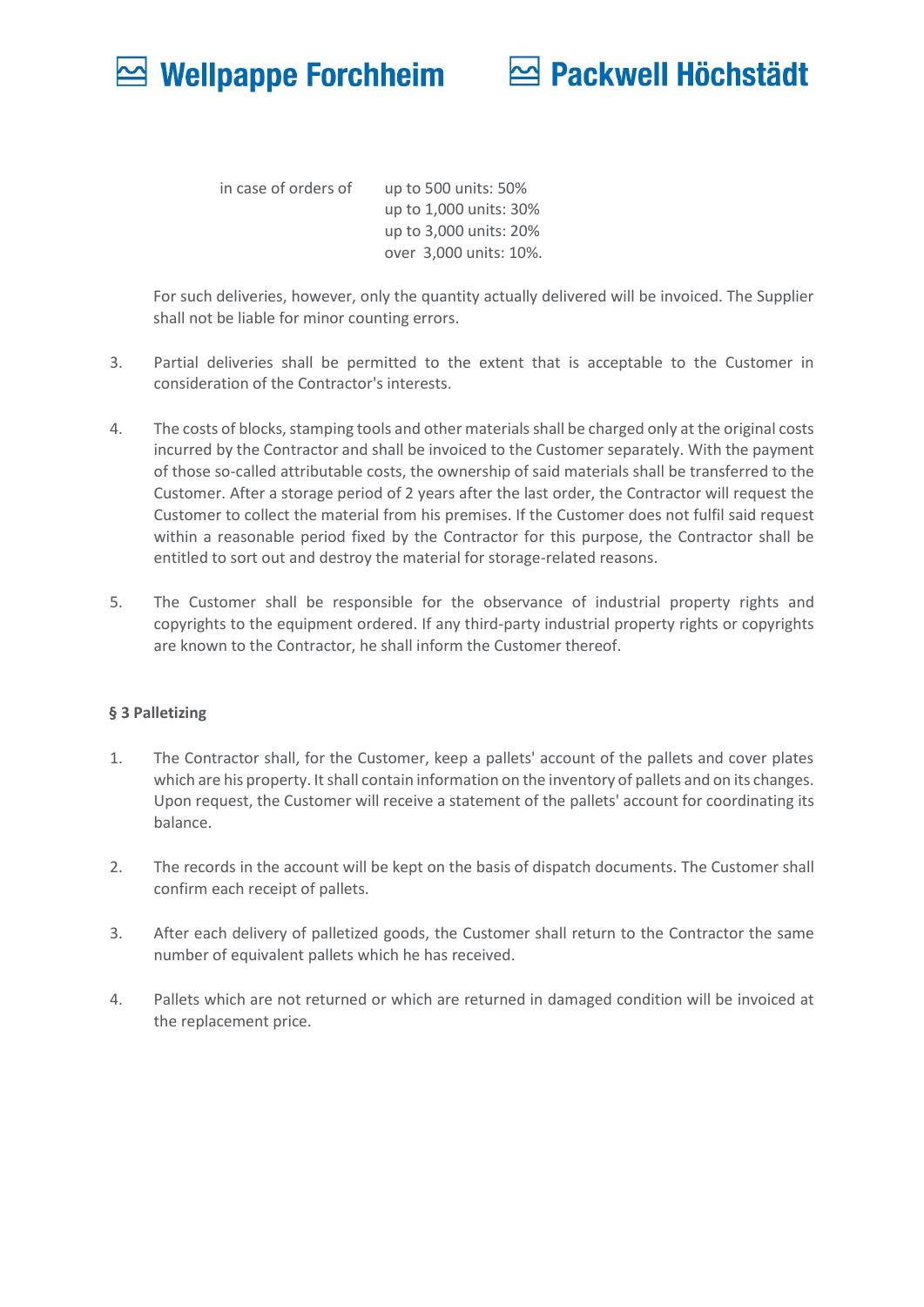## Packwell Höchstädt

### **§ 4 Delay in Acceptance by the Customer**

- 1. If the Customer refuses to accept the goods fully or partly on the agreed delivery date, the Contractor may require either the compliance with the contract or, after the expiry of a reasonable grace period which he has fixed, compensation instead of performance.
- 2. If the delivery is delayed on the Customer's request, the Contractor may, starting one month after he has announced his readiness to deliver, invoice the storage costs incurred by him - even for storage in one of his works - but at least 0.5% of the invoice value of the goods for each month. The right to make any further claims is hereby reserved; the Customer shall be free to prove that the Contractor has suffered no, or considerably less, damage as a result of the delay.
- 3. In addition, in the cases mentioned in Paragraph 2, the Contractor may, after the fruitless expiry of a reasonable grace period, dispose of the goods otherwise and make the delivery to the Customer within a reasonably extended period.
- 4. The Contractor expressly reserves the right to make any further claims or claim any further rights (e.g. compensation instead of performance, after fixing a reasonable grace period).

## **§ 5 Delivery Period**

- 1. Delivery periods shall only be considered to be approximate unless they have been assured to be binding in writing.
- 2. The delivery period shall commence on the date on which the order is accepted. In the case of any change to the confirmed order, the delivery period shall commence at the time at which the change is confirmed.

## **§ 6 Force Majeure**

- 1. If the performance of the order is delayed as a result of force majeure, i.e. unusual circumstances which the Contractor was not able to avoid despite using a degree of care which is reasonable in view of the circumstances of the case, e.g. violence, war, riot, the disruption of operations, strike, lockout, the absence of specialists, sanctions or interventions of public authorities, delays in the delivery of essential raw materials or energy supply problems, or any other unforeseen obstacles which are outside the Contractor'ssphere of influence, the agreed delivery period shall be extended by the duration of the obstruction. The Contractor shall inform the Customer of the occurrence of any force majeure event immediately. Apart from the aforesaid, the contract will continue to exist unchanged.
- 2. If the obstruction persists for more than 6 weeks, both Parties shall be entitled to withdraw from the contract.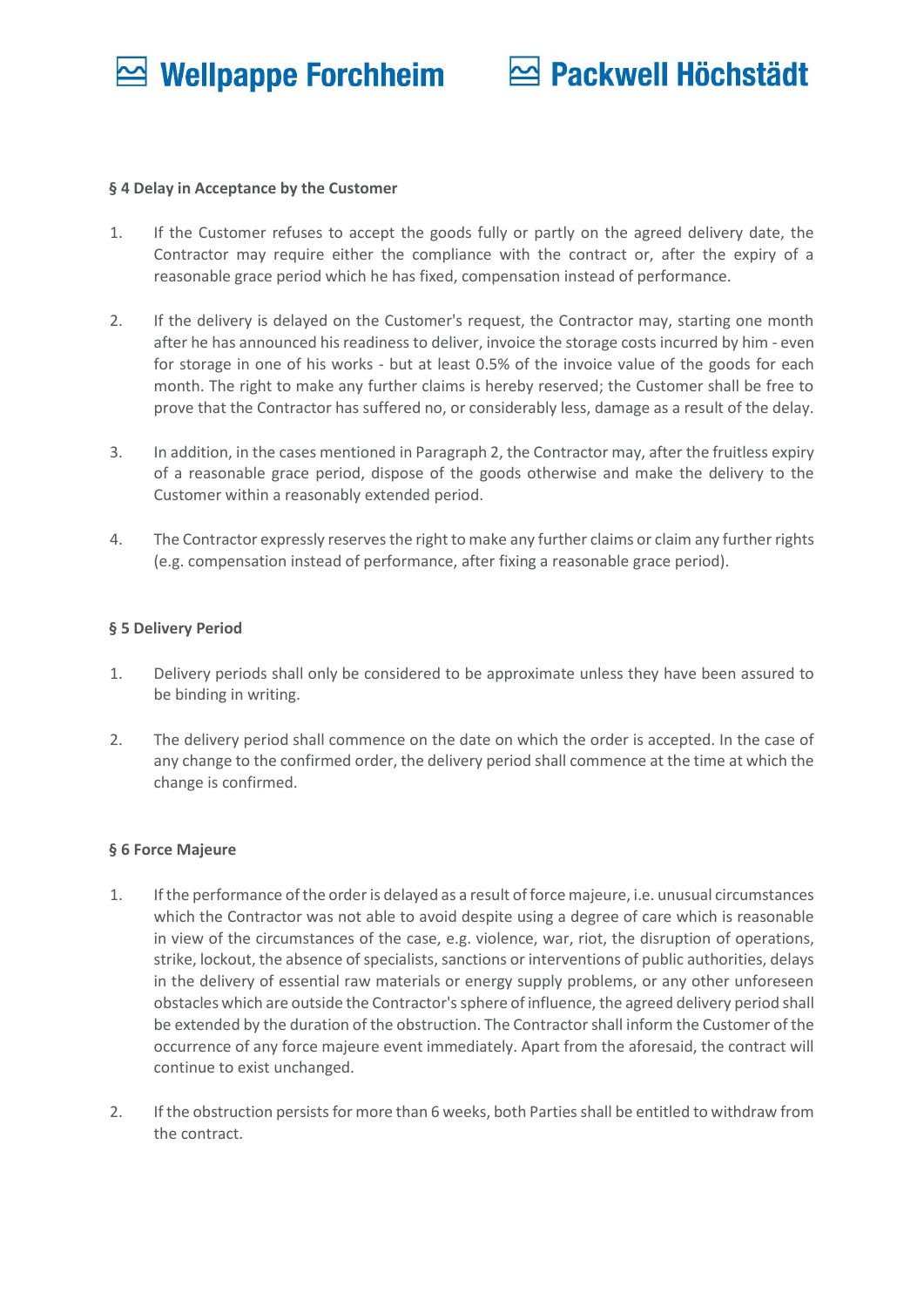

## **§ 7 Warranty, Liability**

1. Complaints about the delivered goods shall be made in writing immediately and within no more than 8 working days after the arrival of the goods. Hidden defects shall be reported in writing within no more than 8 working days after their discovery. The right to complain about hidden defects shall expire 2 months after the arrival of the goods.

The complaint shall be accompanied by samples of the goods complained about.

Defects of parts of the delivery may not lead to a complaint about the entire delivery unless it is unacceptable for the Customer to accept the faultless part of the delivery.

- 2. If the Contractor has let an adequate period of at least 4 weeks for supplementary performance lapse which has been imposed by the Customer, if the Contractor has rectified defects 2 times or delivered a replacement once and the existing defect could not be eliminated thereby, or if the Contractor refuses a necessary rectification of defects or replacement in an unjustified manner, if he delays it in an unacceptable manner, if a rectification of defects is unacceptable to the Customer for other reasons or if the prerequisites under Art. 281.2 or Art. 323.2 of the BGB exist, the Customer may, instead of rectification of defects or replacement, claim the legal remedies of withdrawal from the contract and reduction of the price as well as compensation for damage and expenses, the latter in accordance with  $\S$  8 of these Terms and Conditions below. Art. 478 of the BGB shall remain unaffected.
- 3. The Contractor shall be liable for the properties of a packaging in view of its usability for a particular purpose only after a relevant written assurance.
- 4. The Contractor shall not be liable for any customary deviations in the sizing, smoothness or purity of the paper as well as the gluing, sewing, colours, prints and weight.
- 5. Apart from the aforesaid, for the judgement of the customary and technically inevitable deviations, the corrugated board box test catalogues which are published by the corrugated board industry association "VERBAND DER WELLPAPPEN-INDUSTRIE E.V.", having its office at Hilpertstrasse 22, D-64295 Darmstadt, and which are kept on the Contractor's premises, as well as the DIN standard for corrugated board packaging, each as amended, shall serve as a basis.
- 6. Any claims for material defects or defects of title shall come under the statute of limitation after 12 months, counted from the passing of risk. In cases of wilful breach of duty, of the malicious concealment of defects, of claims arising from tortious acts, of the absence of warranted properties, of the assumption of exercise risks and of personal injury, the periods of limitation provided by law shall apply. Art. 479 and 634a.1.2 of the BGB shall remain unaffected.

## **§ 8 Liability**

1. The Contractor shall be liable in an unrestricted sense in accordance with the provisions of the German Product Liability Act, in cases in which a warranty or an exercise risk is assumed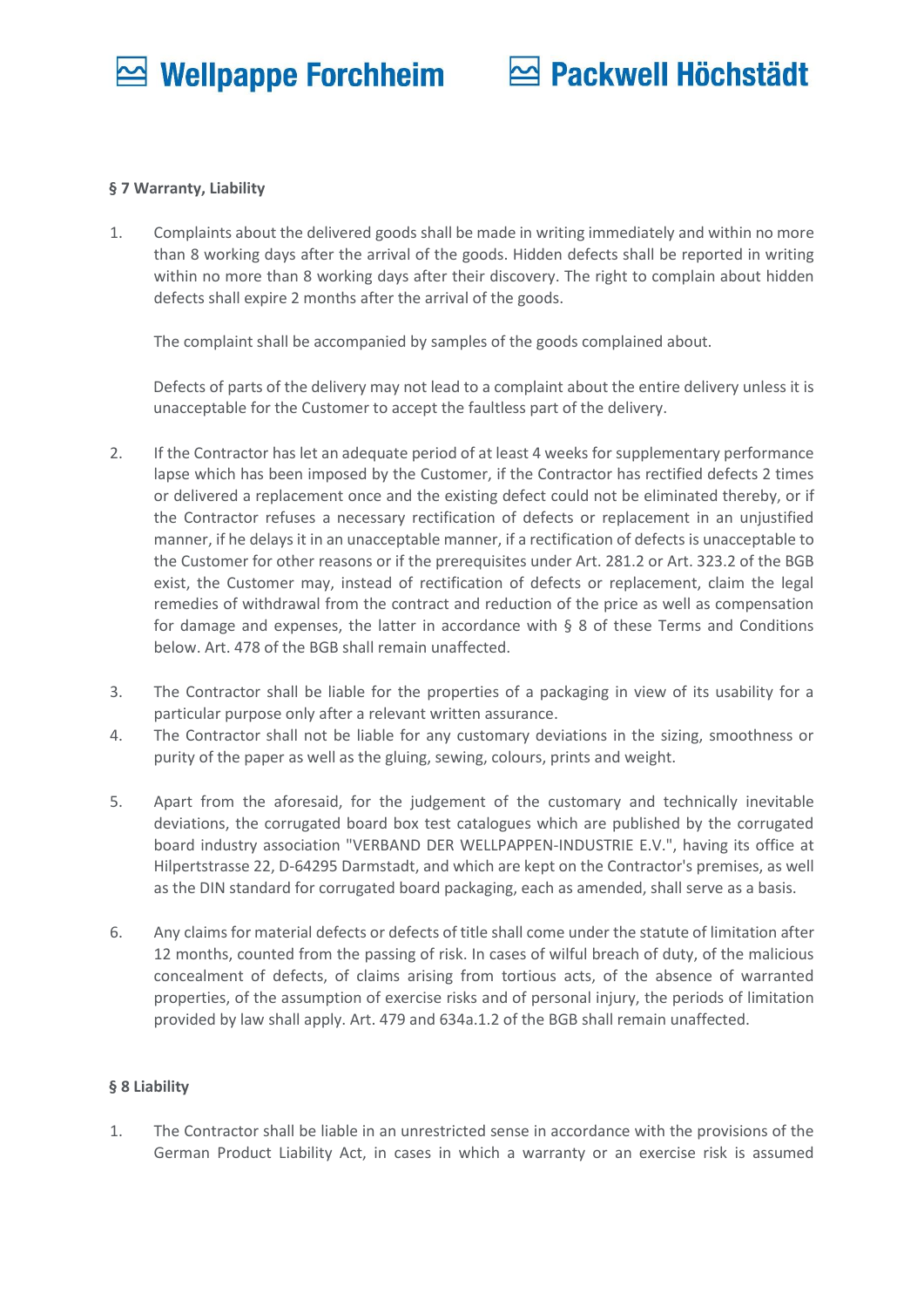## Packwell Höchstädt

expressly, or due to a wilful or grossly negligent breach of duty. Likewise, the Contractor shall be liable in an unrestricted sense in the case of any wilful or negligent injury to life, body or health, and in case the Contractor breaches material contractual duties, so-called cardinal duties, i.e.

- (aa) in the case of material breaches of duty which jeopardize the achievement of the purpose of the contract, or
- (bb) in the case of any breach of duties whose fulfilment is absolutely necessary for the proper performance of the contract and whose fulfilment the Customer may rely on regularly ("cardinal duties").
- 2. In the case of any damage to property or financial loss which is caused by slight negligence, the Contractor shall be liable only for damage which was foreseeable when the contract was concluded and which is typical of such contracts.
- 3. If, in the case of the Contractor's slightly negligent delay in delivery, the Customer claims compensation instead of performance or the compensation of expenses after the expiry of a reasonable grace period, said compensation shall be limited to the additional costs of any necessary covering purchase - but no more than the amount of the order value.
- 4. Any further liability claims for damages or for the reimbursement of expenses other than those under the aforesaid paragraph of this § 8 of these Terms and Conditions shall be excluded, regardless of the legal nature of the claims.
- 5. The bases and amounts of the aforesaid limitations of liability shall also apply in favour of the legal representatives, employees and other performing and/or vicarious agents of the Contractor.

## **§ 9 German Packaging Act**

Pursuant to Section 15 (1) of the German Packaging Act (VerpackG), we would like to inform you that we will take back free of charge the transport packaging used by us in order to recycle or reuse it. The decision on this is solely up to you as the customer. If you wish to do so, please contact us to discuss the procedure. We also can stick to the established procedure if you wish.

## **§ 10 Invoicing, Due Dates, Payment**

1. Unless otherwise agreed in writing, the Contractor's prices shall be ex warehouse or ex works, including loading and packing. They exclude the statutory value-added tax.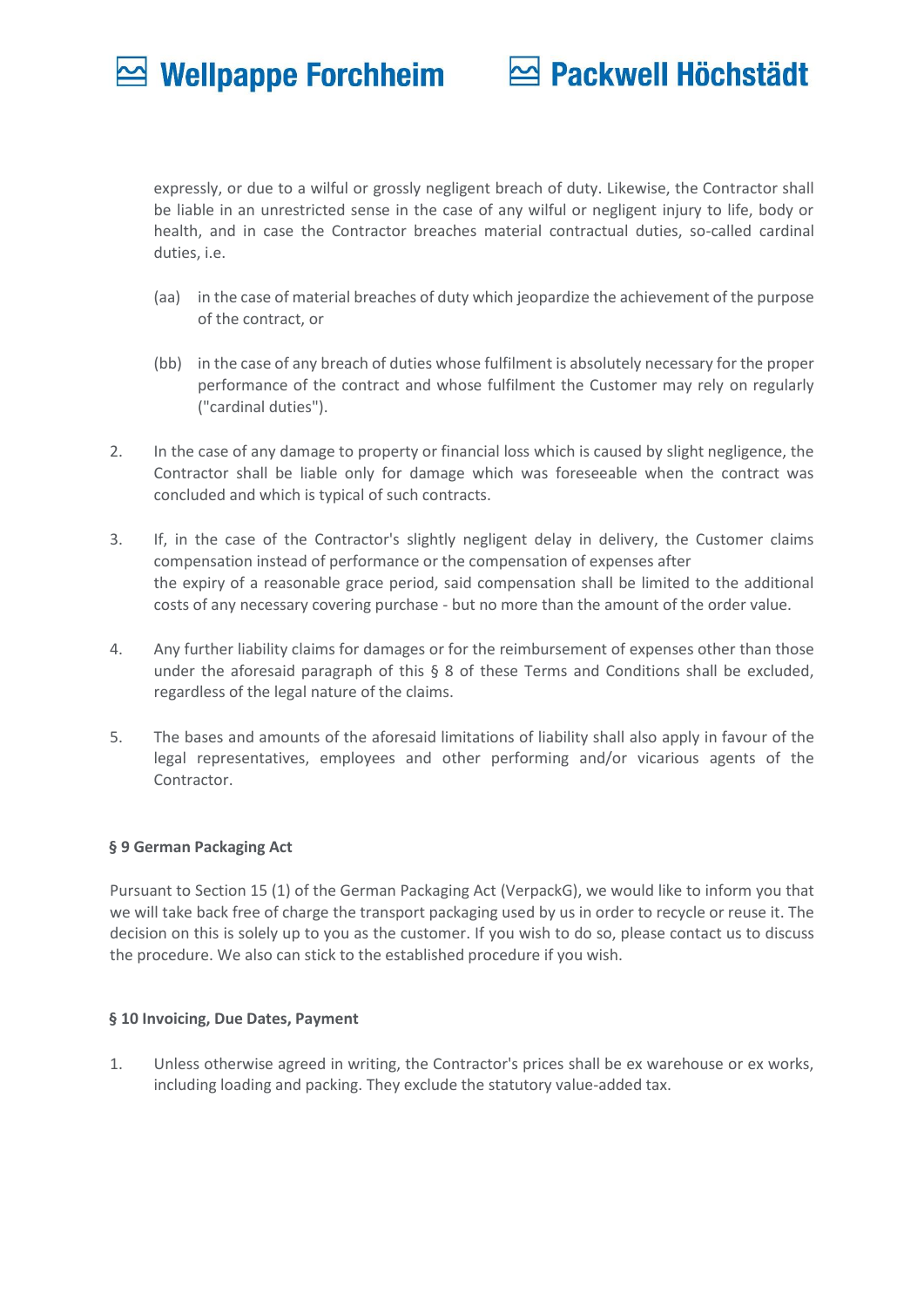# **⊵ Packwell Höchstädt**

If the goods are to be delivered more than 4 weeks after the conclusion of the contract, the Parties shall agree an adequate price correction if the Contractor's calculation base changes in the meantime, particularly if the prices of raw materials increase.

- 2. The invoice amount shall be payable with a 2% discount within 14 days from the date of the invoice, insofar as no earlier invoices of the Contractor are outstanding, or net within 30 days. The discount shall not apply to any services which are charged to the Customer at the original costs incurred by the Contractor, e.g. blocks, tools, rents or transportation costs.
- 3. The payment shall be made in cash or by cheque, bank transfer or giro transfer. If bills of exchange are delivered as payment as agreed, they must be bankable. Any and all costs and expenses in connection with this shall be borne by the Customer. Payments by bills of exchange shall not entitle to the deduction of any discount. Bills of exchange will only be accepted by way of payment.

## **§ 11 Set-off and Withholding Right**

The Customer shall have rights of set-off only if his counterclaims have been established as final and absolute, are undisputed or have been recognized by the Customer. Furthermore, the Customer may exercise any withholding right only insofar as the counterclaim is based on the same contractual relationship.

## **§ 12 Delay in Payment**

- 1. In the case of any delay in payment, an interest of 8 per cent p.a. above the applicable base rate (Art. 247 of the BGB) shall become due. The right to prove any further damage caused by delay is hereby reserved.
- 2. In the case of the Customer's delay in payment, the Contractor shall not be obliged to perform any further deliveries under any contract until the payment of the invoice amounts due, including default interest.
- 3. If the Customer does not adhere to agreed periods for payment or if circumstances exist which, according to customary banking standards, indicate a considerable worsening of his pecuniary circumstances and/or his creditworthiness, the Contractor may, after the fruitless expiry of a reasonable grace period, require immediate payment for deliveries already performed and, at his choice, advance payment or payment upon delivery for future deliveries. Alternatively, the Contractor may require the provision of security in line with banking practice.
- 4. The Contractor may, at his choice, withdraw from the supply contracts concluded with the Customer or require compensation instead of performance if the Customer has not made the payment within 10 days after the receipt of a justified reminder.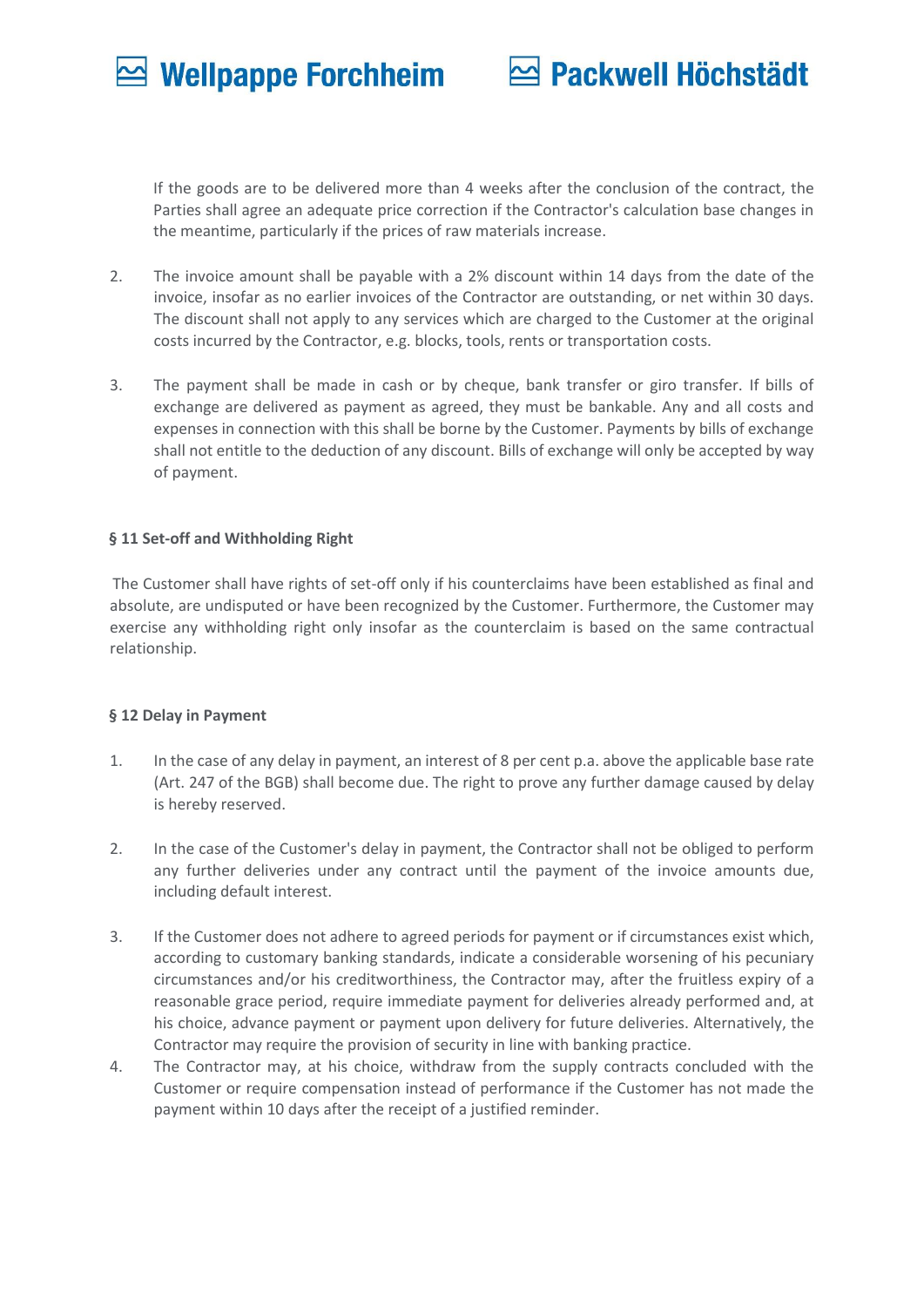## **<b>** $\approx$  **Packwell Höchstädt**

5. Any and all amounts claimed by the Contractor shall become due immediately if the Customer declares himself insolvent by filing for insolvency proceedings or otherwise.

## **§ 13 Retention of Title**

- 1. The supplied goods shall remain property of the Contractor until the satisfaction of any and all claims arising from the business relationship, including any current account balance.
- 2. The retention of title does not exclude the Customer's right to use the supplied goods as part of ordinary business operations and/or to process or sell them. However, as long as the retention of title exists, the Customer may not transfer them by way of security nor pawn them.
- 3. If the supplied goods are used for packaging or processed as packing material, the Contractor's ownership shall not end thereby. The Contractor will become owner or coowner of the new object at the ratio of the invoice value of his goods subject to retention of title to the packed goods or the produced packing materials, respectively. As indirect owner of the goods subject to retention of title, the Contractor shall be entitled to access the Customer's premises or storerooms at any time.
- 4. In case the delivered goods or the packing materials produced from them are resold, the Customer hereby assigns to the Contractor his purchase price claims against his customers until the full payment of his outstanding money in the amount of the invoice value of the delivered goods subject to retention of title. The Contractor hereby accepts the assignment. The Customer shall continue to be authorized to collect the amount of the purchase price claims even after the assignment. The Contractor's authorization to collect the claim himself shall remain unaffected. However, the Contractor undertakes not to collect the claims as long as the Customer fulfils his payment obligations using the proceeds from the resold goods, he is not in delay of payment and, in particular, no bankruptcy, settlement or insolvency proceedings have been filed for nor have the payments been stopped. If this is the case, the Contractor may require the Customer to specify the assigned claims and their debtors to the Contractor, to provide all information necessary for the collection, to hand over the related documents and to inform the debtors (third parties) of the assignment.
- 5. In the case of the Customer's breach of duty, particularly in the case of any delay in payment, the Contractor shall be entitled to require the surrender of the delivery item, even without fixing a deadline; the Customer shall be obliged to surrender the delivery item .
- 6. If the value of the above security exceeds the value of the claims to be secured by 20%, the Contractor shall release delivery items fully paid for of his choice on the Customer's request. The Customer shall be obliged to object to all access to the property serving as security (goods subject to retention of title as well as claims) by third parties with reference to the Contractor's rights, and to inform the Contractor of such access immediately. Furthermore, he shall be obliged to insure the goods subject to retention of title to the customary extent.